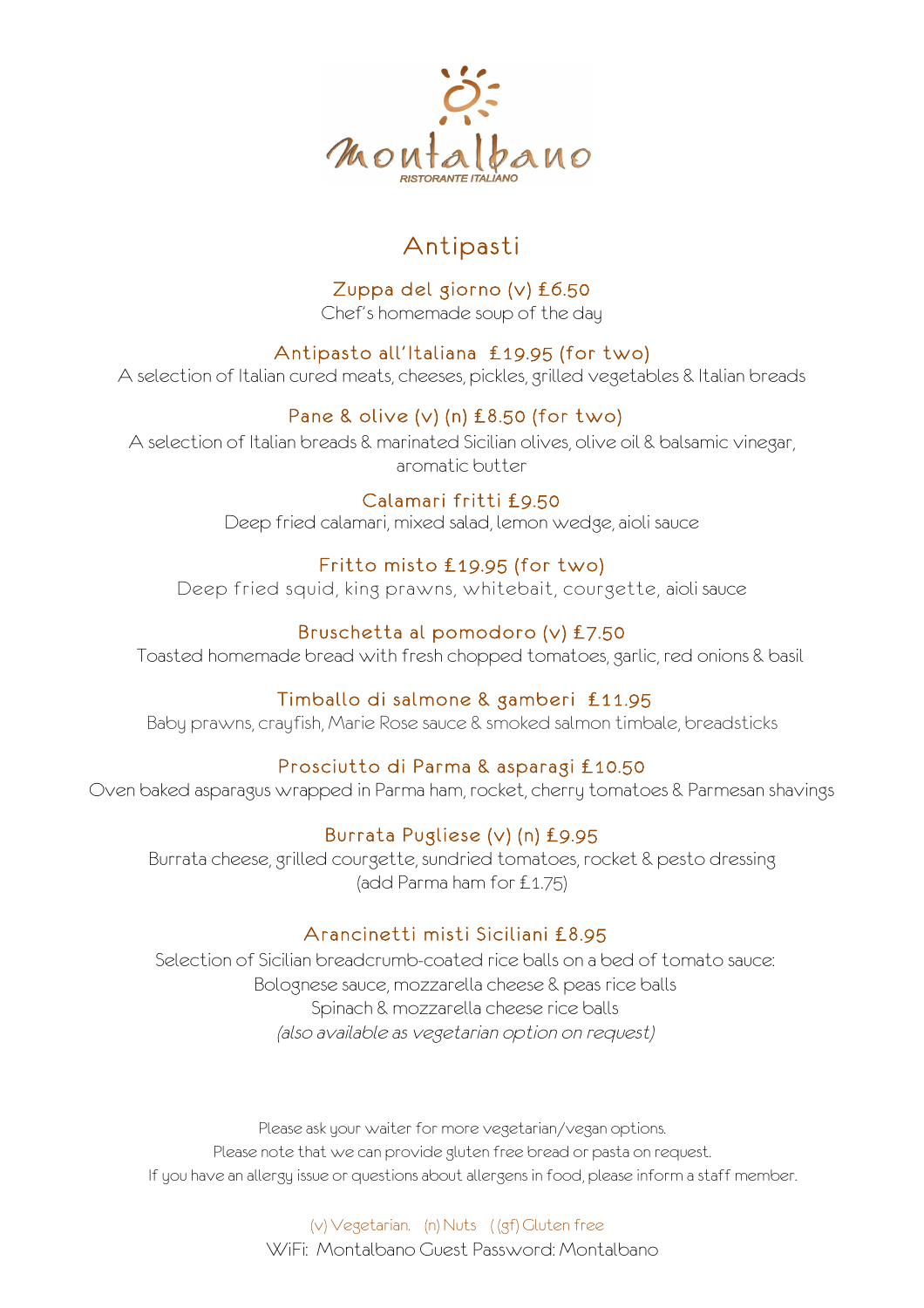

# Pasta & Risotti

## Spaghetti ai frutti di mare £17.50

Sicilian style spaghetti pasta with mixed seafood, white wine, garlic, olive oil & chilli, light tomato sauce

#### Italian style spaghetti carbonara £14.95

Spaghetti with pancetta, La Naturelle Italian egg, Parmesan & Pecorino cheese, black pepper

#### Pappardelle al ragu £14.95

Fresh pappardelle egg pasta, braised beef ragù & creamy stracciatella cheese

#### Panciotti con capesante & gamberi £17.95

Scallops & prawns ravioli, white wine, garlic, cherry tomatoes & best Scottish mussels

## Risotto La Reine £14.95

Italian style risotto, chicken, pancetta, mixed mushrooms & touch of cream

Rigatoni comes from the word 'rigato', meaning ridged or lined & is a favourite pasta shape in southern Italy and Sicily.

#### Mezzi rigatoni all' arrabbiata (v) £13.95

Short rigatoni pasta, white wine, garlic, cherry tomatoes & chilli

## Mezzi rigatoni broccoli & salsiccia £14.95

Short rigatoni pasta, broccoli, sautéed onions, Kalamata olives & Sicilian sausage

Child portions & gluten free options available on request

Please ask your waiter for more vegetarian/vegan options. Please note that we can provide gluten free bread or pasta on request. If you have an allergy issue or questions about allergens in food, please inform a staff member.

(v) Vegetarian (n) Nuts (gf) Gluten free

WiFi: Montalbano Guest Password: Montalbano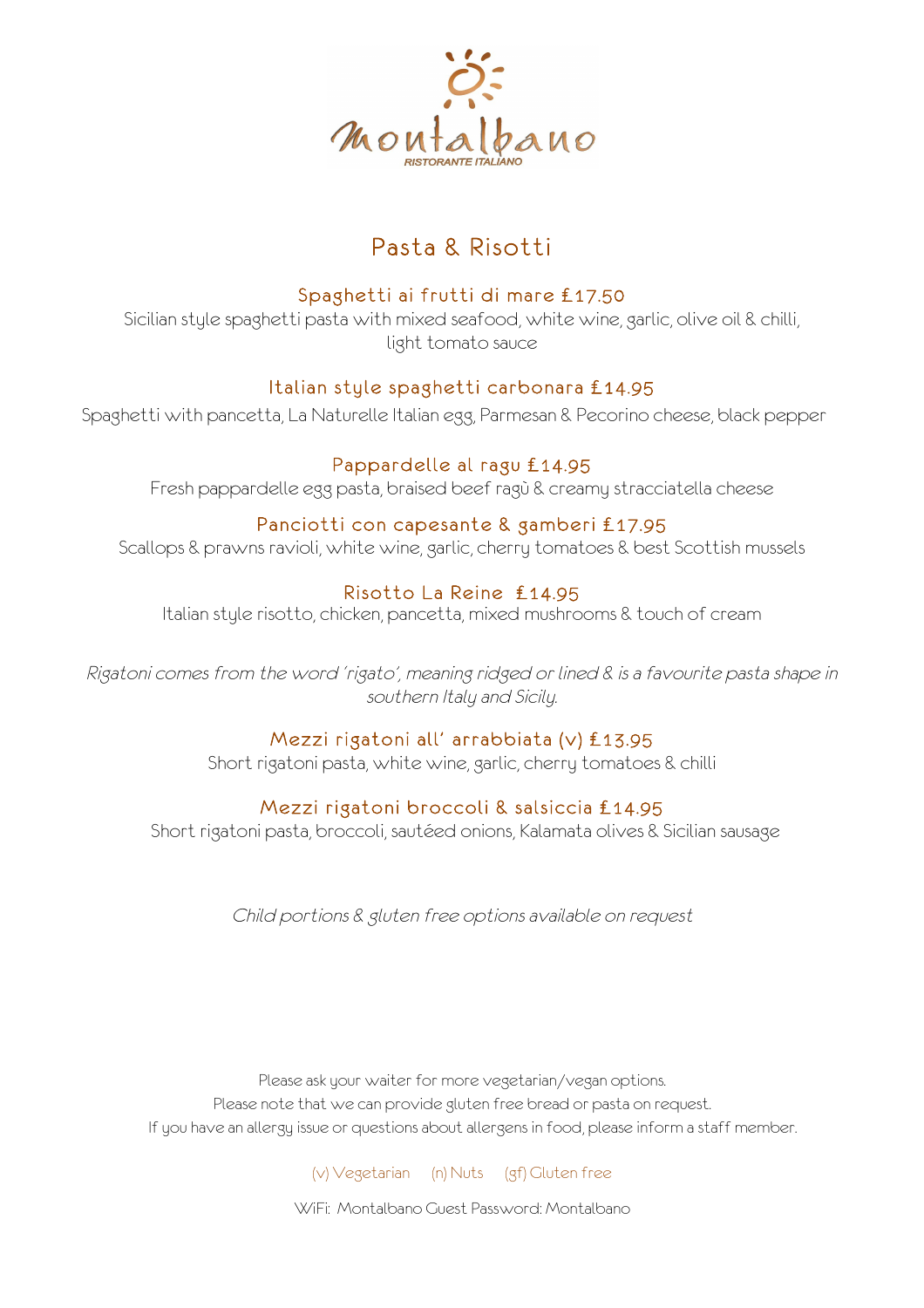

# Secondi

## Spigola alla puttanesca £18.95

Pan-fried seabass fillets, Kalamata olives, capers, cherry tomatoes

#### Gamberoni al Pernod £19.95

Large tiger prawns, Parmesan risotto, Pernod sauce

## Pollo broccoletto £15.95

Broccoli & mozzarella cheese stuffed chicken breast, brandy creamy sauce

#### Abbacchio a scottadito £20.95

Grilled lamb cutlets, olive oil, garlic & red wine vinegar Sicilian dressing

## Scaloppine al pistacchio (n) £17.95

Veal escalope, sautéed onion, pancetta, pistachio & touch of cream

## Fegato alla Veneziana £16.95

Pan-fried calf's liver, white wine, sautéed onion & thyme sauce

## Filetto al Gorgonzola £29.95

28-day matured fillet of beef, Gorgonzola cheese & mushrooms sauce

All mains above come accompanied by potatoes & seasonal vegetables

## Insalata di pollo £14.95

Grilled chicken breast, crispy Parma ham, homemade croutons, baby gem lettuce, Caesar dressing & Parmesan shavings

## Insalata di barbabietola e feta (v) £13.95

Roasted beetroot salad, vegan feta cheese, honey lemon dressing

## Contorni

Tenderstem broccoli £4.50 | Green beans £3.95 Mixed salad £3.50 | Rocket, cherry tomatoes & Parmesan salad £4.95 Lyonnaise potatoes £ 3.95 | Homemade chips £3.95

Please ask your waiter for more vegetarian/vegan options. Please note that we can provide gluten free bread or pasta on request. If you have an allergy issue or questions about allergens in food, please inform a staff member.

> (v) Vegetarian. (n) Nuts ( (gf) Gluten free WiFi: Montalbano Guest Password: Montalbano